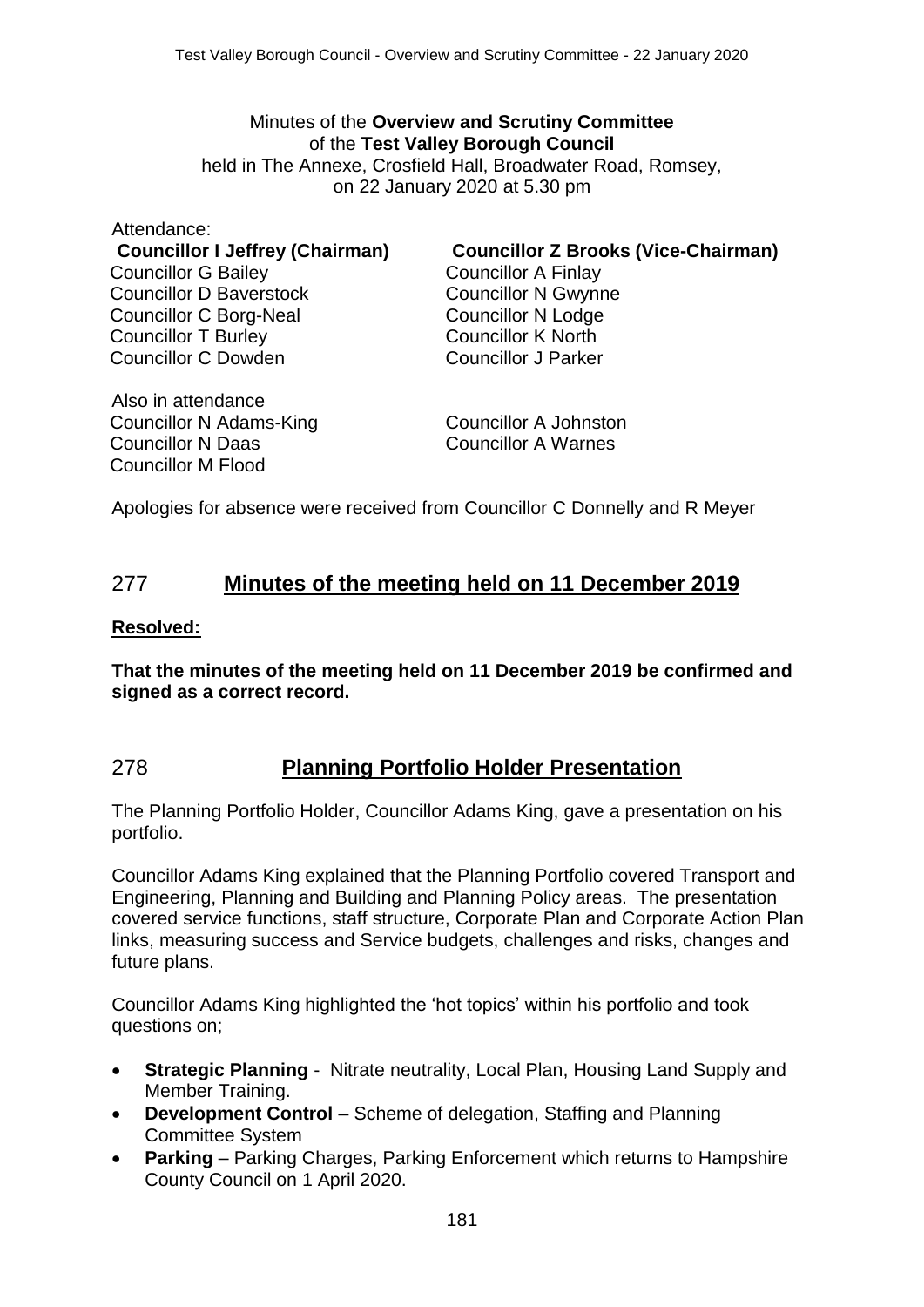- **Traffic Management** These functions had already returned to Hampshire County Council
- **Romsey Future** Citizens' Assembly, South of Town Centre, Renewing Romsey Future Vision/Strategy Document, Review of work streams and attracting more people to take part.

The presentation also included details on the Engineering and Transport Service, Planning and Building and Planning Policy sections. A full copy of the presentation will be circulated to members of the Committee.

The Chairman thanked Councillor Adams King for his interesting and informative presentation.

## 279 **Update on Climate Emergency Work Streams**

The Head of Planning Policy and Economic Development provided a strategic update on the climate emergency work streams. He thanked members and officers for their time and input into the work undertaken to date. He had received feedback from members and officers around the overlap of the work streams. The draft action plan will be brought to Overview and Scrutiny on the 18 March for consideration before being submitted to Council on 8 April 2020.

Lead Members of each of the work streams updated members on their progress;

**Digital and Smart Working (Councillor Daas)** - The work stream has met and looked at video conferencing between Andover and Romsey, reduction of printing and postage and the climate agenda across the Council. They are also looking at best practice from other Local Authorities.

**Working with our Communities and Businesses (Councillor Hamilton)** – In the absence of Councillor Hamilton, Councillor Parker updated the committee on the work stream. The panel is looking to Parish Councils, community organisations and business connections for best practice. It was also intended to hold a community conference to promote good practice.

**Premises and Asset Management (Councillor Brooks)** – The work stream has met three times and scoped and identified a number of priorities to be considered at Beech Hurst, FMC, Portway, Bourne House and Crosfield Hall and the Chantry Centre. The main focus is the reduction in the use of electricity and there are a range of initiatives being investigated.

**Reducing, Reusing and Recycling (Councillor Johnston, Environmental Portfolio Holder)** – The work stream have looked at the application and practice of recycling across the organisation. This will be an opportunity to increase recycling and underpin behavioural changes.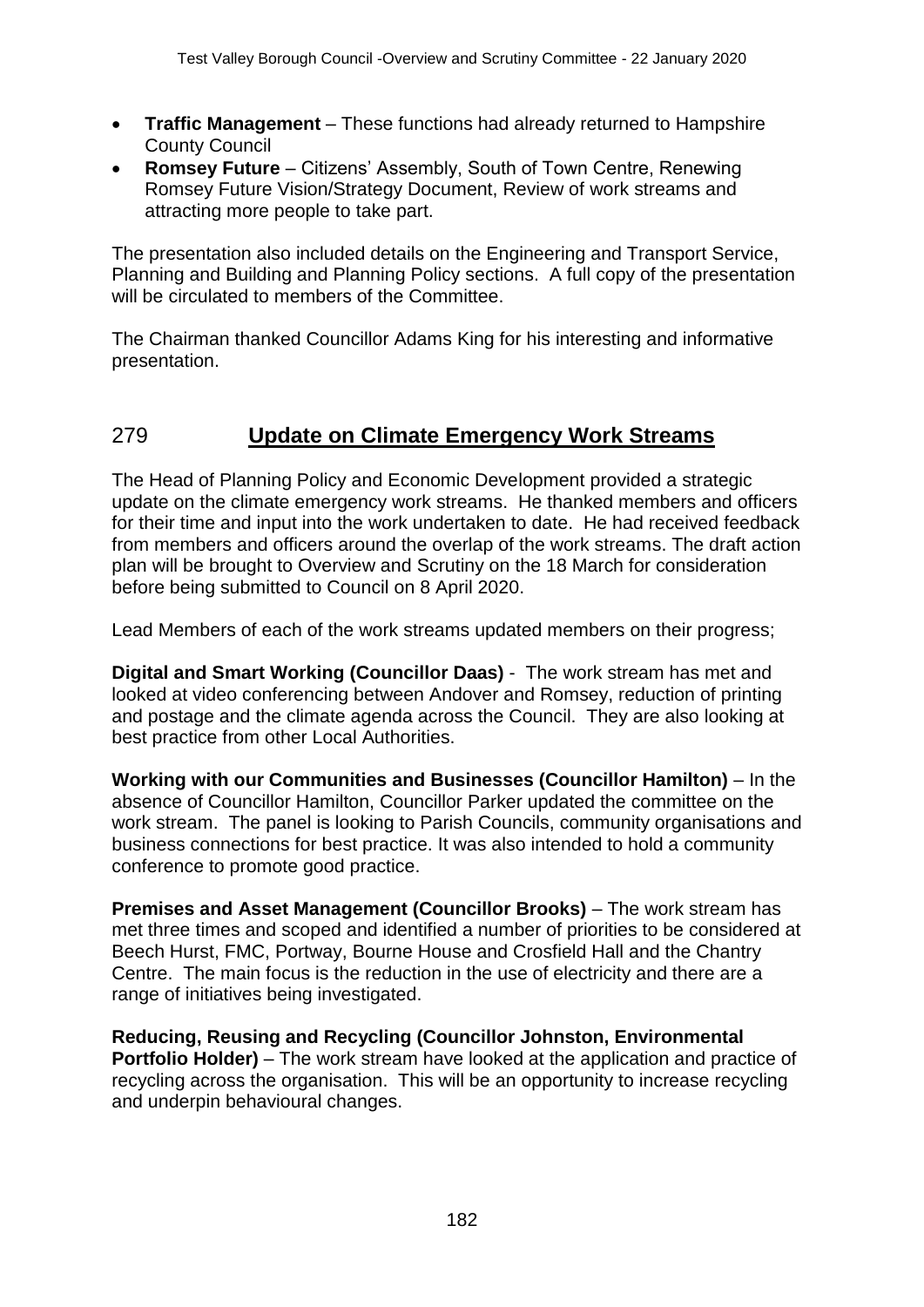**Transport, Fleet and Plant (Councillor Johnston, Environmental Portfolio Holder)** – The Council has a diverse range of vehicles and plant. Some new technology is emerging, particularly small plant.

**Enhancing the Natural Environment (Councillor Rowles)** In the absence of Councillor Rowles, Councillor Gwynne explained that there has been 2 meetings of the work stream. They are also looking at what the Council can do to support others.

**Infrastructure and the Built Environment (Councillor Burley**) – The work stream has met twice and are investigating the different types of renewable and low carbon energy technologies that may be suitable for the Council. The Head of Planning Policy explained that a glossary of terms used would be circulated to members and would be included in the action plan.

# 280 **Updates on Panels**

**The Future of health provision in Andover and Romsey** – Councillor Baverstock (Lead Member) reported that the panel met on 7 January 2020 where the Director of Commissioning, NHS West Hampshire CCG and the Head of Primary Care, NHS West Hampshire CCG attended to give a better understanding of the way the CCG works in Romsey and how TVBC could help the CCG to plan better for the Future. A meeting is planned to look at the role of pharmacists and future plans for Romsey Hospital.

**Armed Forces Covenant** – The next meeting will be held at the end February/ beginning March 2020.

**Council Tax Support Scheme Panel** – The recommendations from the panel will go to Council on 29 January 2020.

**Budget Panel** – The next meeting of the Panel is 29 June 2020.

**Audit Panel** – The last Audit Panel meeting was held on 9 December where they discussed the Internal Audit Progress Report for 2019/20 to 30 November 2019, the Annual Audit Letter and the Grant Claim Certification. The next meeting will be held on 16 March 2020.

## 281 **2020/21 Budget Update**

Consideration was given to a report which updated the Committee on changes to the 2020/21 budget forecast since the budget strategy was presented in November. This included the provisional Local Government Finance Settlement, the Local Council Tax Support Scheme, New Homes' Bonus provisional allocations and changes to revenues savings and pressures.